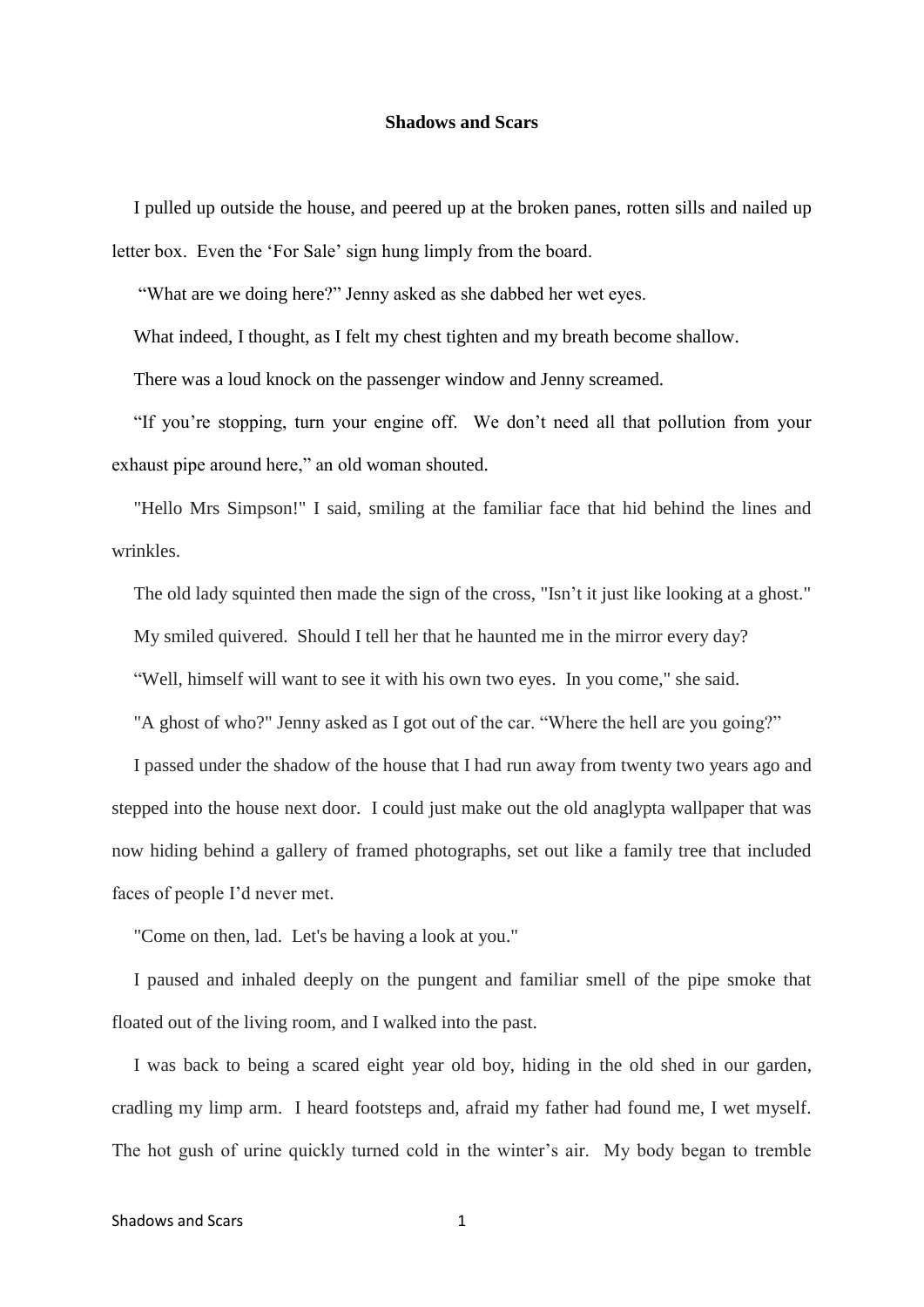causing the half empty tins of paint to rattle. Then the aroma of Mr Simpson's pipe drifted through the wooden slats and swaddled me like a blanket, and I heard him say those very same words.

"Come on then, lad. Let's be having a look at you."

"Who are these people? Where are we?" Jenny's voice brought me back; her frown asked a hundred questions.

This was hardly her part of town, and I had never told her that this street used to be mine.

"There's so much you need to know," I told her.

The old man stood up shakily, leaning heavily on his armchair. I remembered how we used to lie at his feet, his sons Stephen and Billy and me, vying over the warmest spot in front of the fire, and listen as he read us articles from the newspaper. Sport, politics and the economy, nothing was off limits. I smiled at the memory of the lively debates, and realised that they weren't that far removed from the way I held team meetings now.

I leant down to pay the old man's back as we shook hands and immediately softened my trademark backslap as I felt his small shoulders wince. Was this the same man who used to pick me up and carry me to safety?

I introduced Jenny and Mrs Simpson offered us all sherry. Jenny was quick to decline, her hand moving to her still flat stomach. But tea, she said, she'd love a cup of tea.

"I've got the keys. Shall we go and take a look?" Mr Simpson asked.

I looked down the street as he fumbled with the keys. A metallic taste flooded my mouth and, despite the cold, I wiped beads of sweat from my forehead and top lip.

As I walked through my old front door, I instinctively rubbed my left arm that had once been fractured when my father had slammed the door against it. I side stepped down the narrow hallway and remembered the day I had found my mother slumped at the bottom of the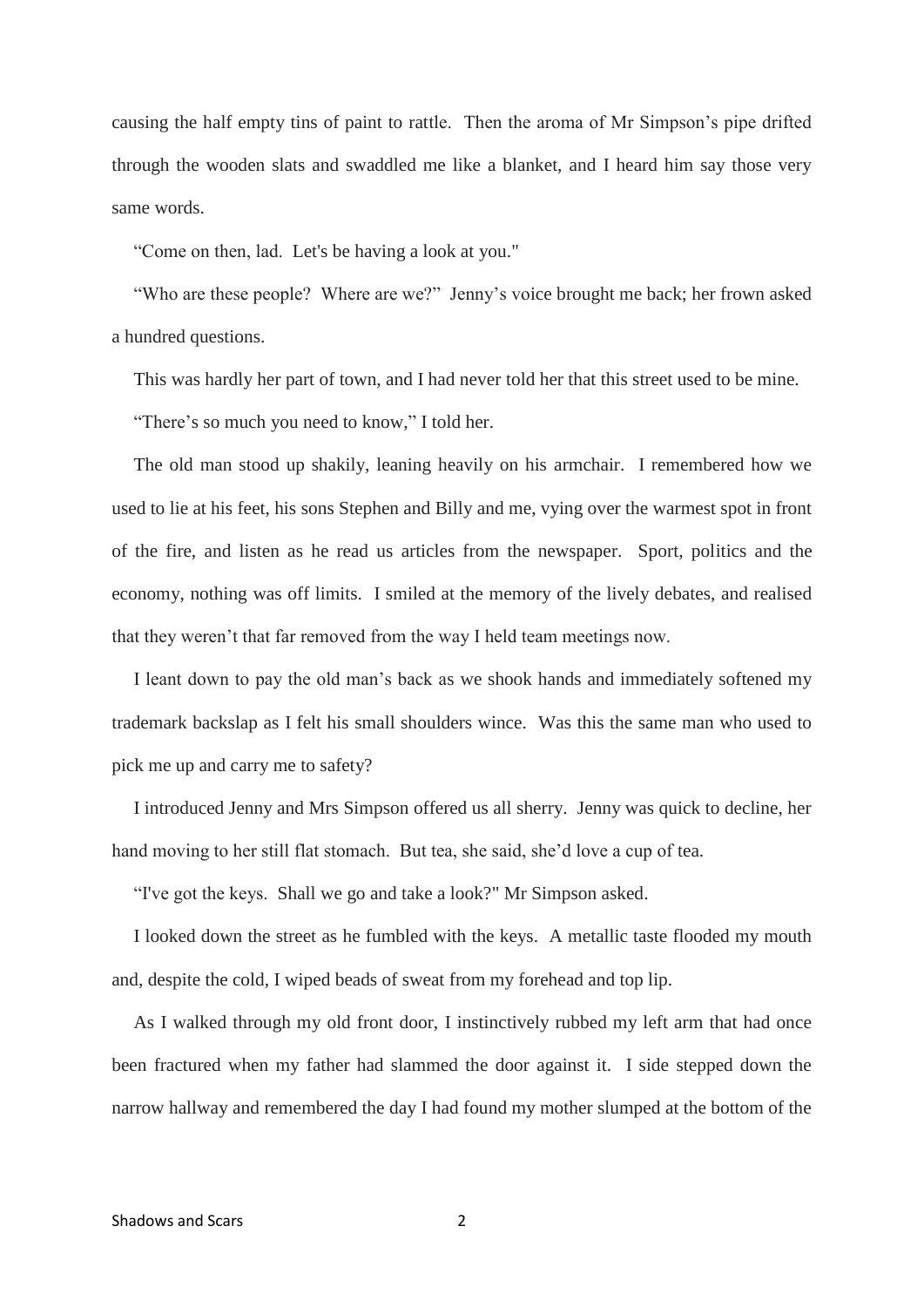stairs. Mr Simpson was there then too. He answered my cries as I tried to wake her, then prised me off her and held me close when the undertaker arrived.

I passed through the door into the small kitchen and leant against the chipped Formica topped units. They creaked loudly in complaint. Even they were weary from the years of misuse.

I thought of my own kitchen, the floor to ceiling cupboards, the marble worktop and the state of the art ovens that had necessitated an online tutorial to understand how to use them. I wondered how we'd ever shared a space as limited as this.

"They say you lose the magic of childhood the day you realise everything was so small." Mr Simpson said as he observed my glances.

I laughed so loudly it hurt my throat. "There wasn't much magic to my childhood, Mr Simpson."

I stepped back into the hall and looked into the living room that was strewn with empty bottles and framed by damp riddled walls.

"Is she expecting?" he nodded his head towards the adjoining wall, through which I could hear the dull muffle of Jenny's voice.

The pregnancy had been a shock. From the day we met, Jenny had been clear. No babies. She had a career, and babies would not be compatible. I agreed, happily. She never asked for my reasons and I was relieved that I didn't have to explain.

Mr Simpson didn't need an explanation either.

He lit his pipe, sucked on it, and then blew out the smoke. I inhaled the scent, like a calming essential oil.

They'd often talked about what would bring me back, he said. It hadn't been the funeral; they figured I'd had my lot after my mother's. They knew from the estate agent that I wasn't interested in the house. And in twenty two years I'd never returned to visit a friend.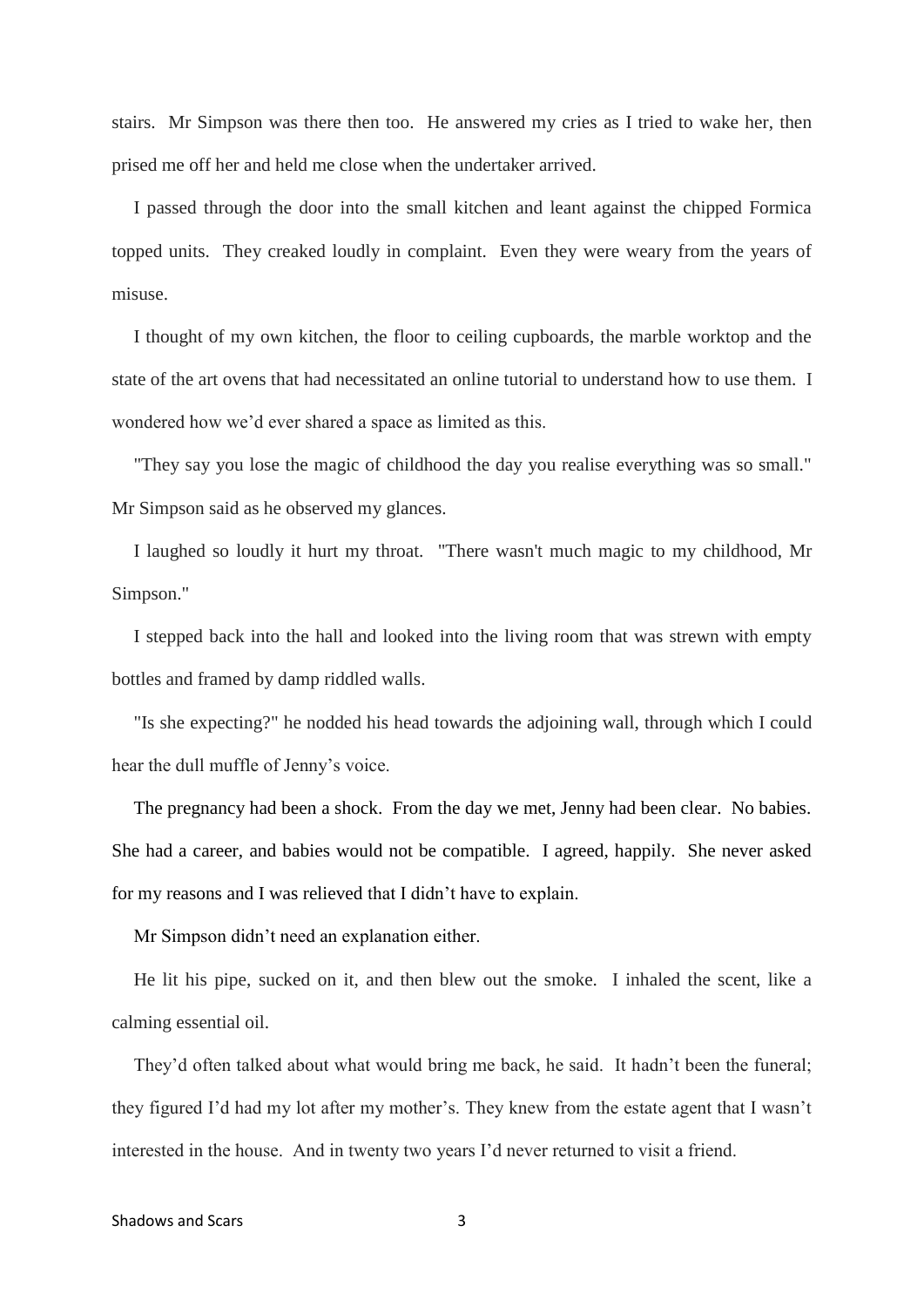I mumbled an apology as my cheeks burned.

The old man laughed. "Do you think I wanted to see you back here without some good news?"

I looked out of the dirty cracked window.

"Is it good news?" he eventually asked.

I opened the door to the yard and walked as far as the limited space permitted.

There had been times when I thought about having a child. Watching the outpouring of love that friends displayed for their own offspring occasionally triggered a dormant paternal gene that the role of godparent didn't satisfy. I mentioned it to Jenny from time to time, casually referencing amusing anecdotes about our godchildren, but she would always roll her eyes and pretend to yawn. Even our friends would tell us having kids wasn't always fun. And didn't I know that better than anyone?

Then, this morning, as we sat waiting for our appointment, Jenny had cried and told me she didn't want to go through with the termination. She wanted to keep the baby.

She couldn't explain, she said through her tears, it just felt right. She could make it work. We could. Couldn't we?

We walked back to the car and had driven away in silence, and I didn't stop until I arrived back here.

"There are enough damaged children in the world, don't you think?" I said to my old neighbour as he stood by the back door and tapped his pipe on the wall, causing a scattering of tobacco to fall to the ground.

"Billy had his third not so long back." he said, seeming to regain some of his lost stature. "Two girls and a boy he has now. Six, four and almost one. Lovely little things. They visit us all the time. They bought me books, you know, about babies and kids and what to do. I'll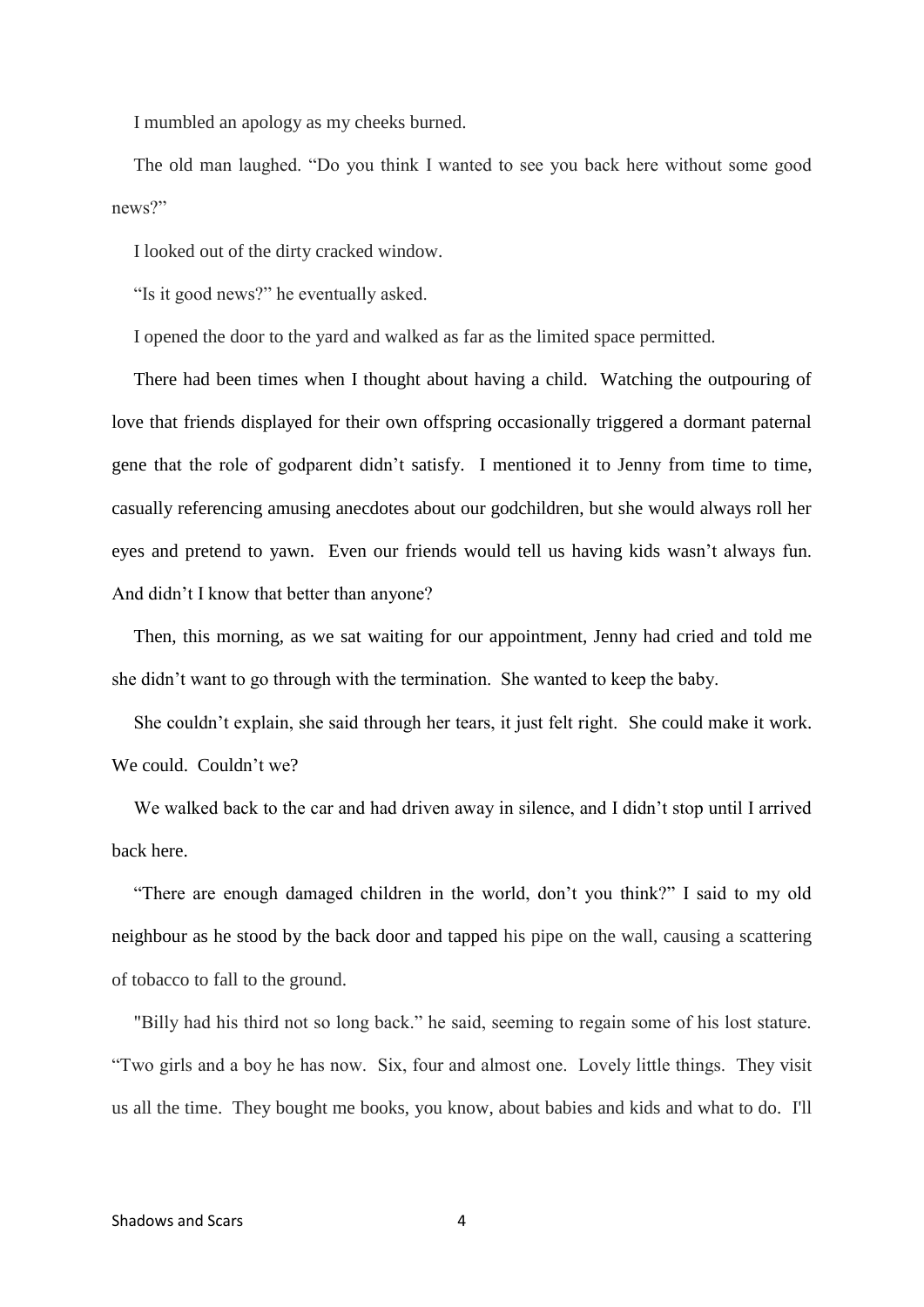give them to you. We didn't have anything like that in my day, but now, there's an answer for everything in one of them books."

I looked up at my bedroom window as I remembered the night my dad had found me reading after lights out. He had just come back from the pub. He dragged me out of bed and said he would show me what books were good for.

In the morning, I found that the pages had stuck together with my blood.

"I'm not much of a reader these days," I told him.

Mr Simpson slid the pipe into his coat pocket and shuffled towards me. I noticed that he was still wearing his slippers. He reached up and placed his hand on my shoulder, steadying himself, steadying me.

I closed my eyes to contain the burning tears as I charted my memories against the scars and lumps on my body, like an Ordnance Survey map of the abuse I'd suffered.

"Happen you don't need to read the books," he said. "If anyone knows how not to do it, it's you."

The reassuring weight of his hand reminded me that my father hadn't been the only influence in my childhood. I couldn't chart my life without mapping the neighbourhood friendships that had helped me become the man I was, and the father I could be.

The knot of sickness that had settled in the pit of my stomach that morning began to unwind. Like a small butterfly breaking out of its chrysalis, I felt a flutter of excitement.

I peered over the yard wall into the Simpson's kitchen and saw Jenny at the table with a cup and saucer in front of her. Was it the low lying autumnal sun playing a trick or did Jenny look different? I could swear she was glowing.

As I watched her smiling and chatting to the old lady she had never met or even heard of before today, I felt the butterfly extend its wings and take flight, creating a wave of joy.